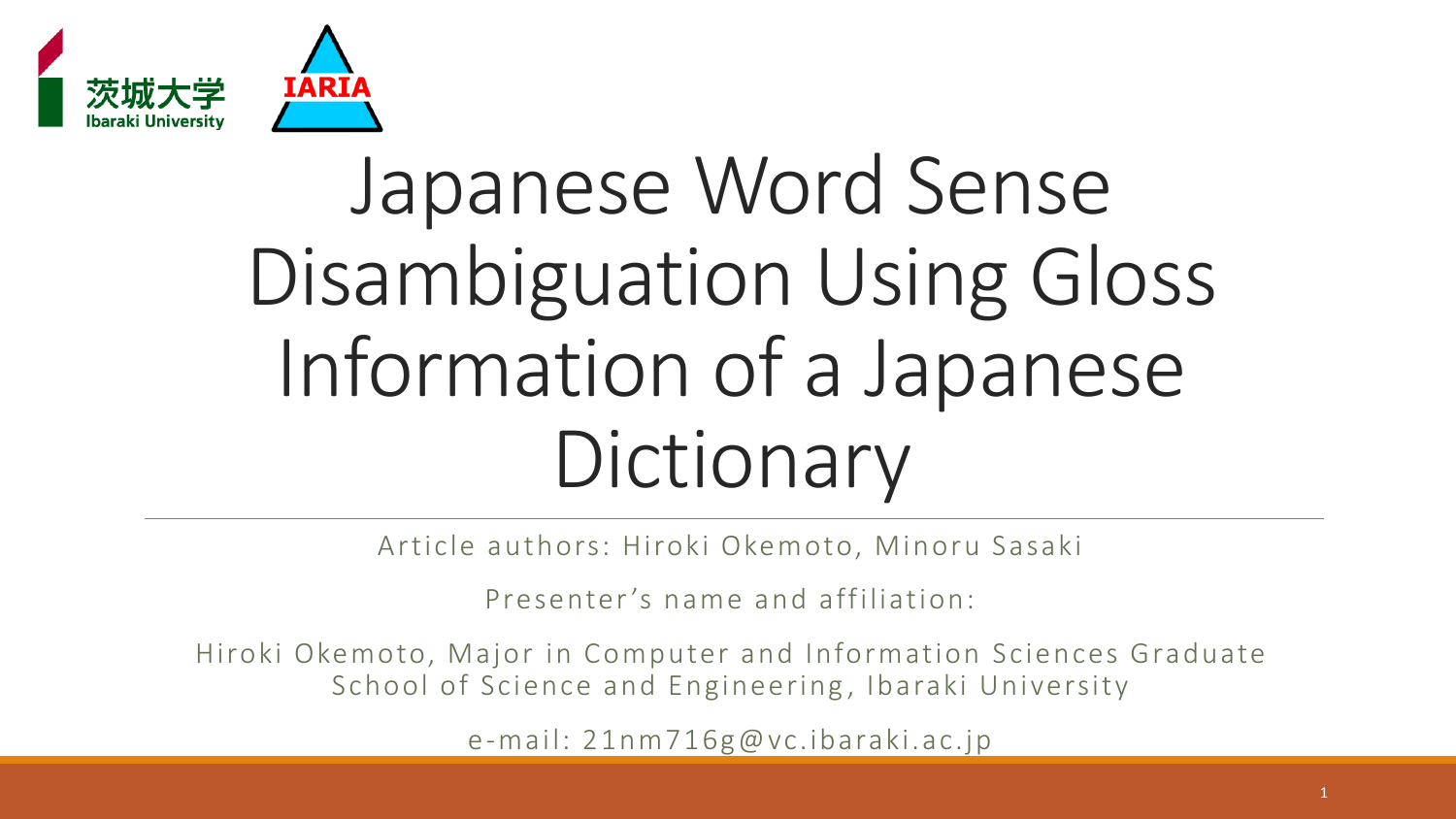#### A short resume of the presenter

➢Hiroki Okemoto graduated from Ibaraki University.

➢He is currently a Master's student in Ibaraki University.

➢His research interests include natural language processing.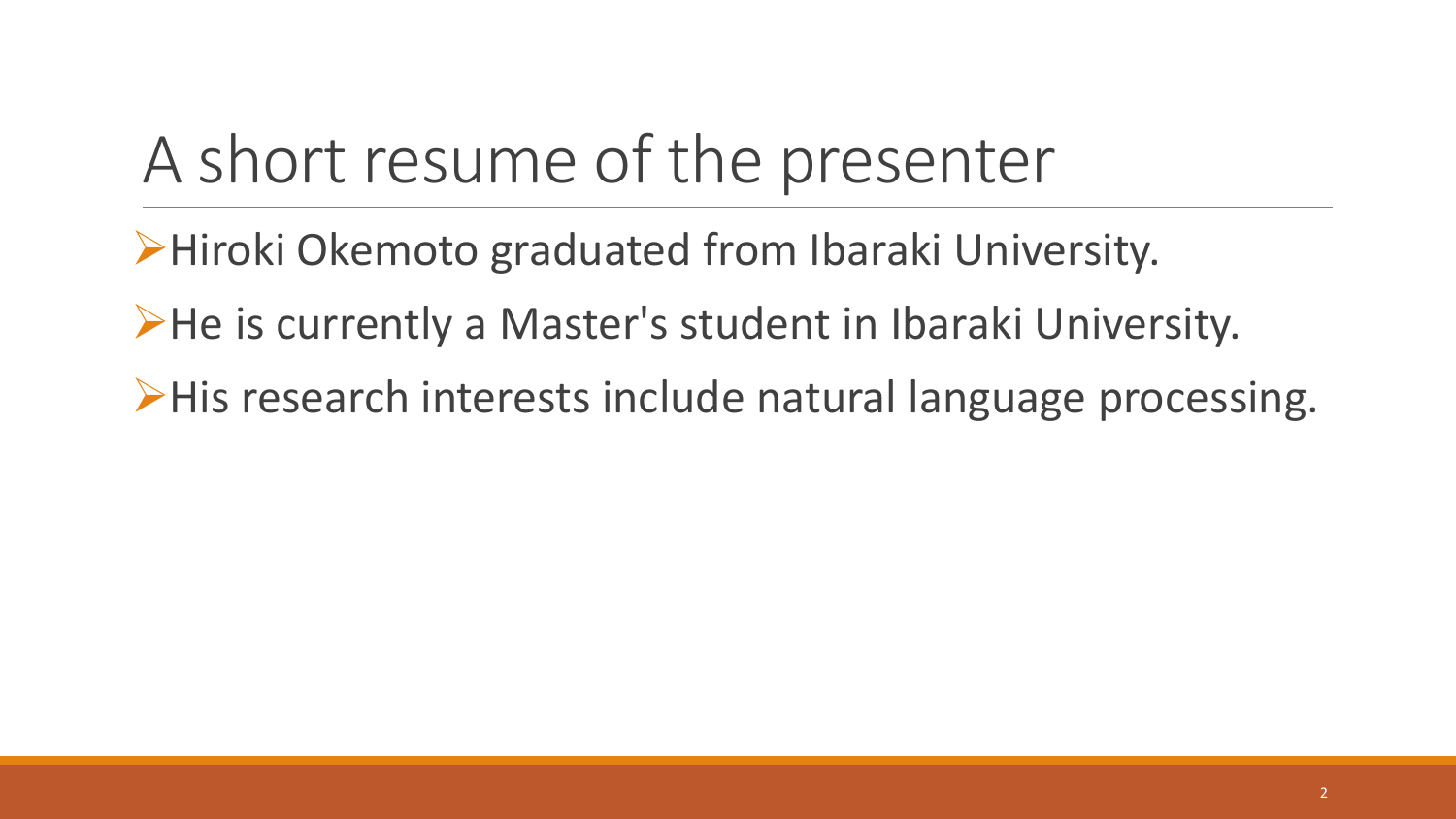#### **Outline**

- 1. Purpose of Research
- 2. System Overview
- 3. Input Data
- 4. Experimental Methods
- 5. Baseline Method
- 6. Results
- 7. Discussion
- 8. Conclusion and Future Work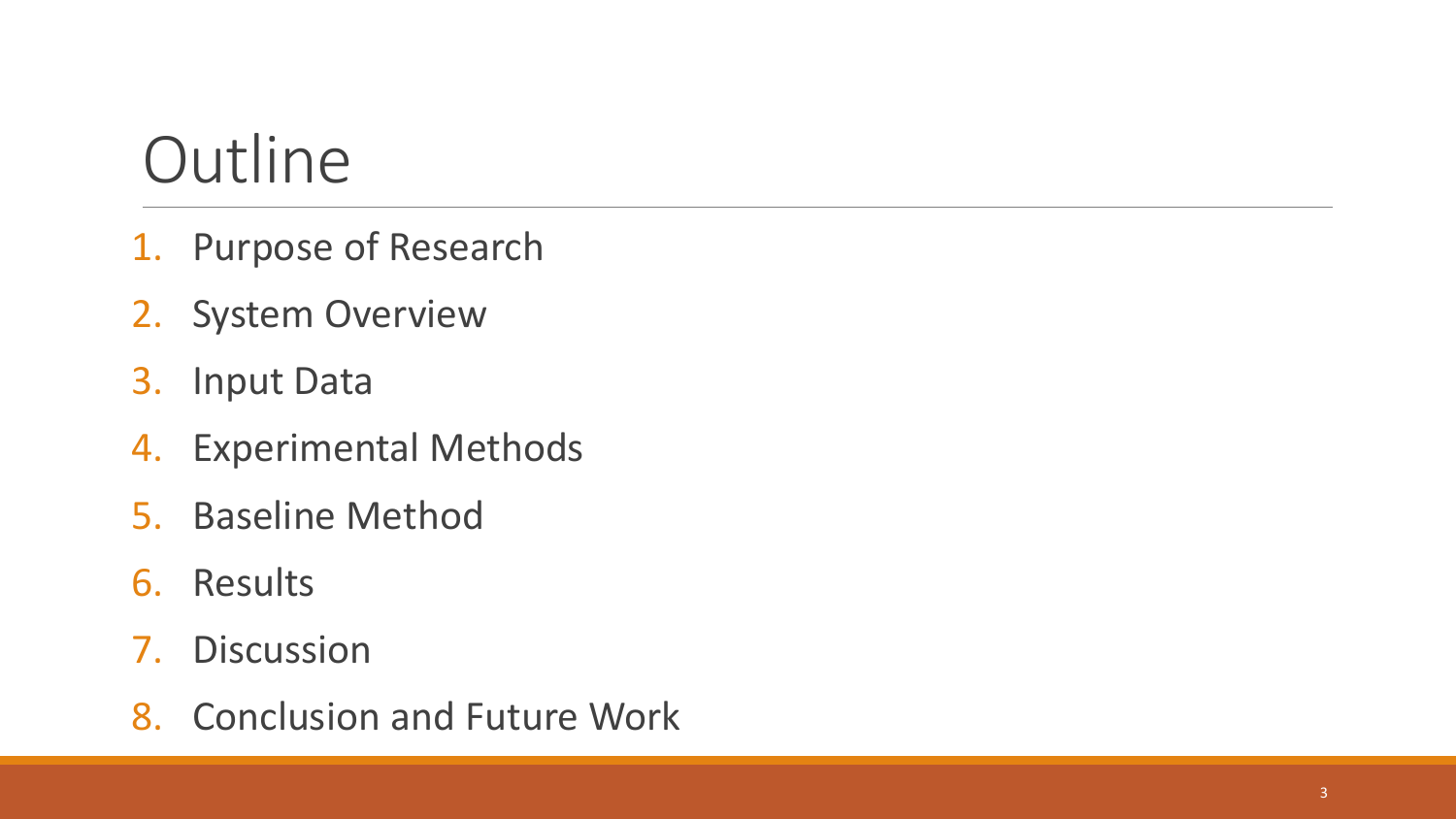#### 1.Purpose of Research

➢Analysis of the effectiveness of Japanese WSD using the gloss information of Japanese dictionary.

➢There is no research that has used it effectively with Deep Learning methods.

 $\triangleright$ Improving the data volume of training data by combining gloss information and example sentences.

➢Using Japanese evaluation data to analyze effectiveness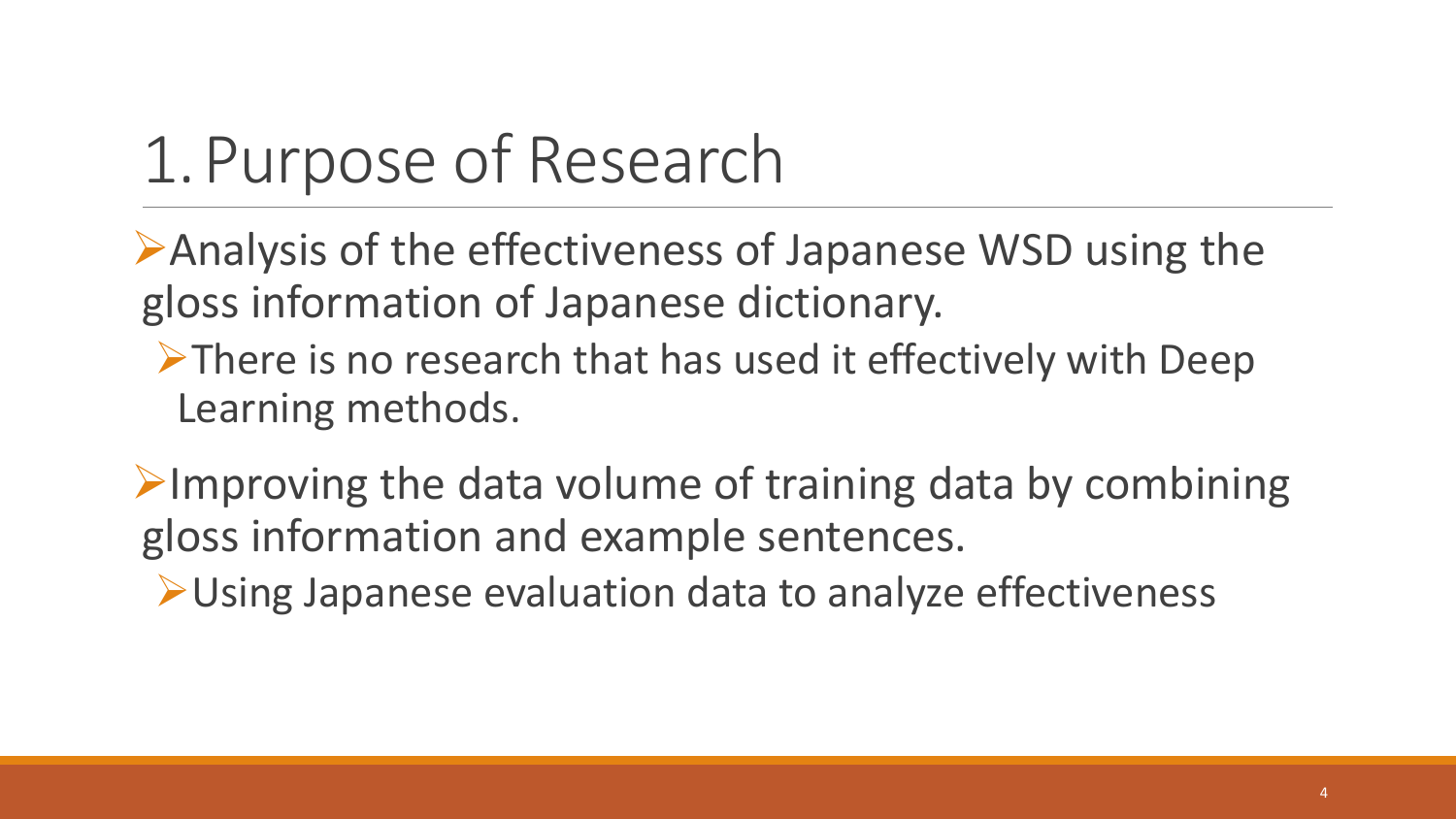

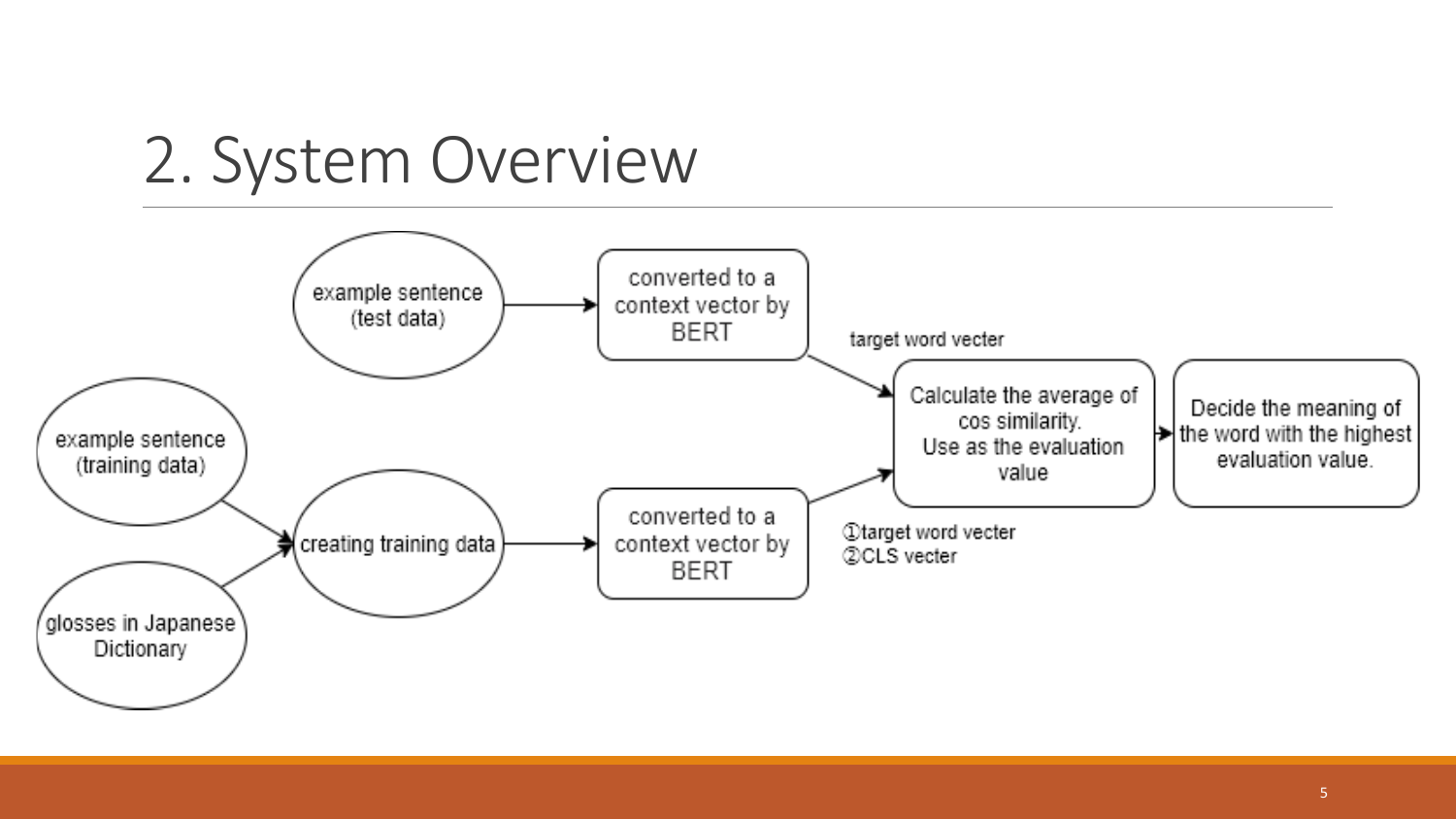## 3. Training Data

➢When creating training data, extract glosses and example sentences from dictionary definitions.

 $\ddot{\bullet}$ 

 $\ddot{\bullet}$ 

Headword あう【合う・会う・遭う・遇う・逢う】

166-0-1-3-2 <イ>一致する。「意見が―」。理にかなう。「答えが―」

- **→ "一致する。", "理にかなう。"**
- **→ Pexample sentences → "意見が合う", "答えが合う"**

➢The "-" part is completed by the Headword.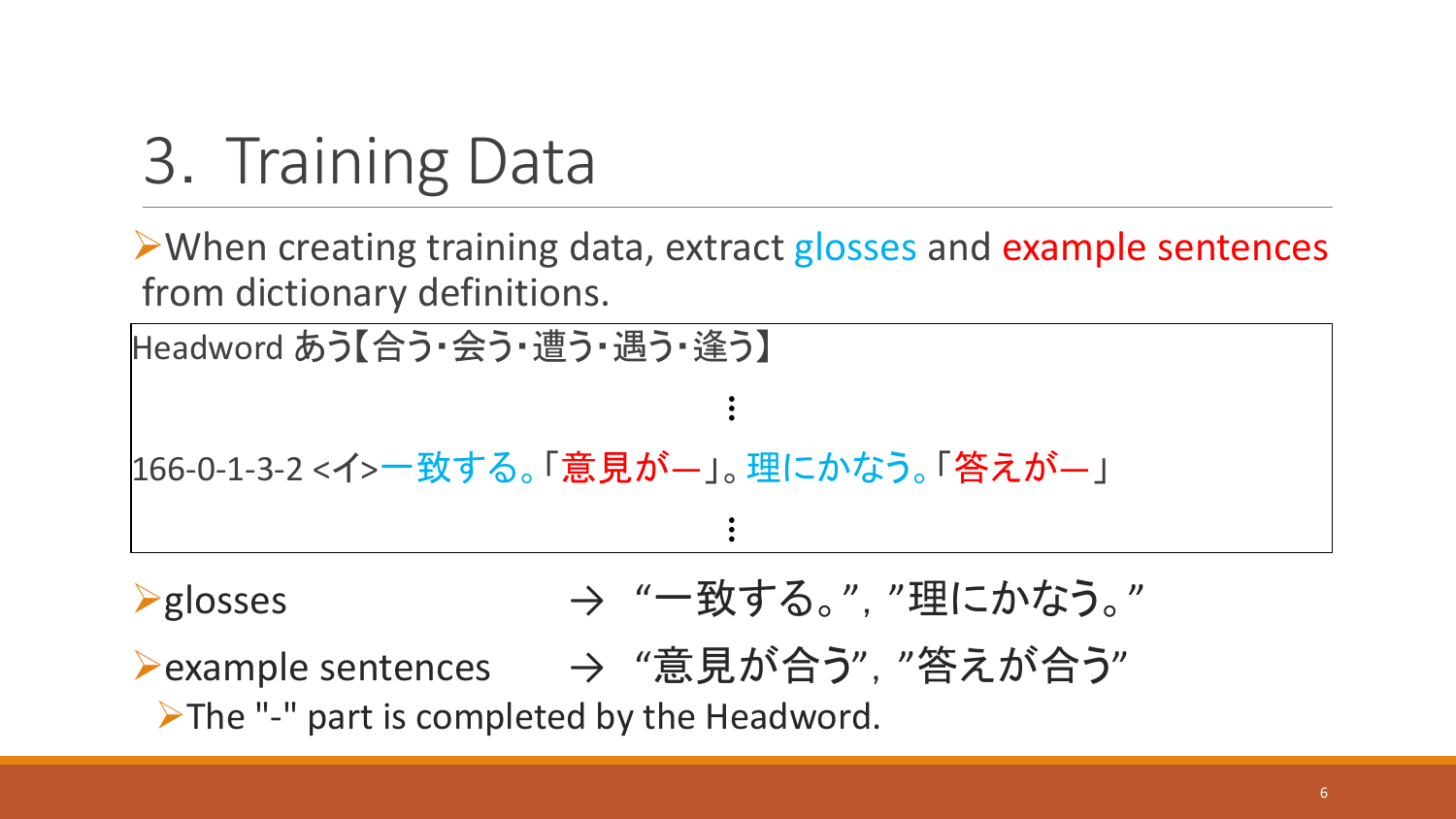3. Training Data ➢Input data format "gloss「example sentence」" ➢gloss→dictionary ➢Example sentence→dictionary, training data ➢e.g.)"偶然(人や物に)出会う。 「駅でばったり知人と会った」" ➢The table on the right shows how to separate the example sentences ➢Input data is converted to context vector using NWJC-BERT ANot separate

#### **How to separate example sentences**

B that contains the target word. Separate by punctuation. And the part C before and after the target word A total of 7 words, including 3 words D before and after the target word A total of 11 words, including 5 words E before and after the target word A total of 15 words, including 7 words F before and after the target word A total of 19 words, including 9 words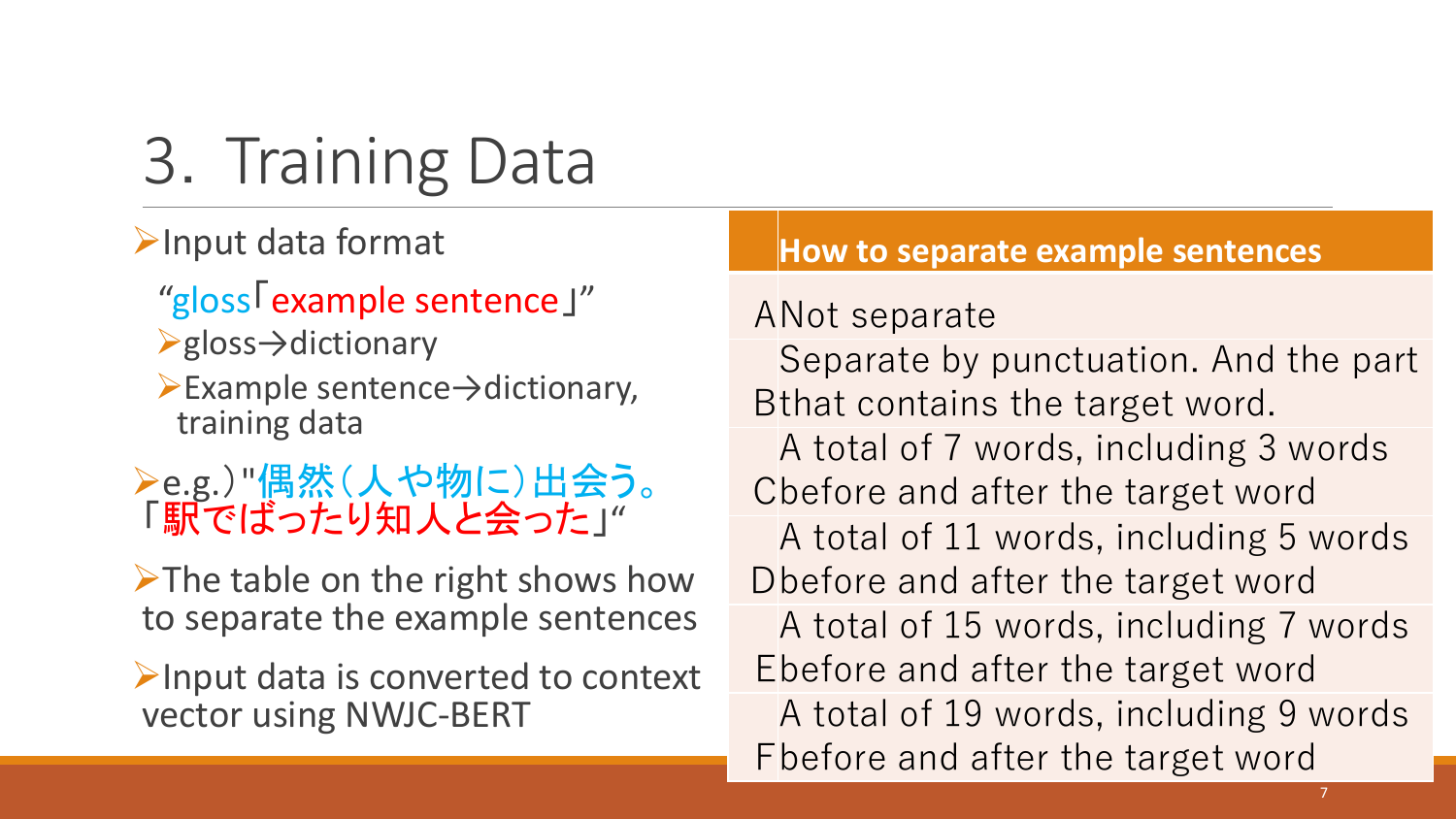### 4.Experimental Methods

Comparison of test data and training data (two ways)

- CLS vector and target word vector
- ⚫target word vector

➢We compared test data with the training data, determined the evaluation value, determined the meaning of the training data which became the maximum value as the meaning of the test data.

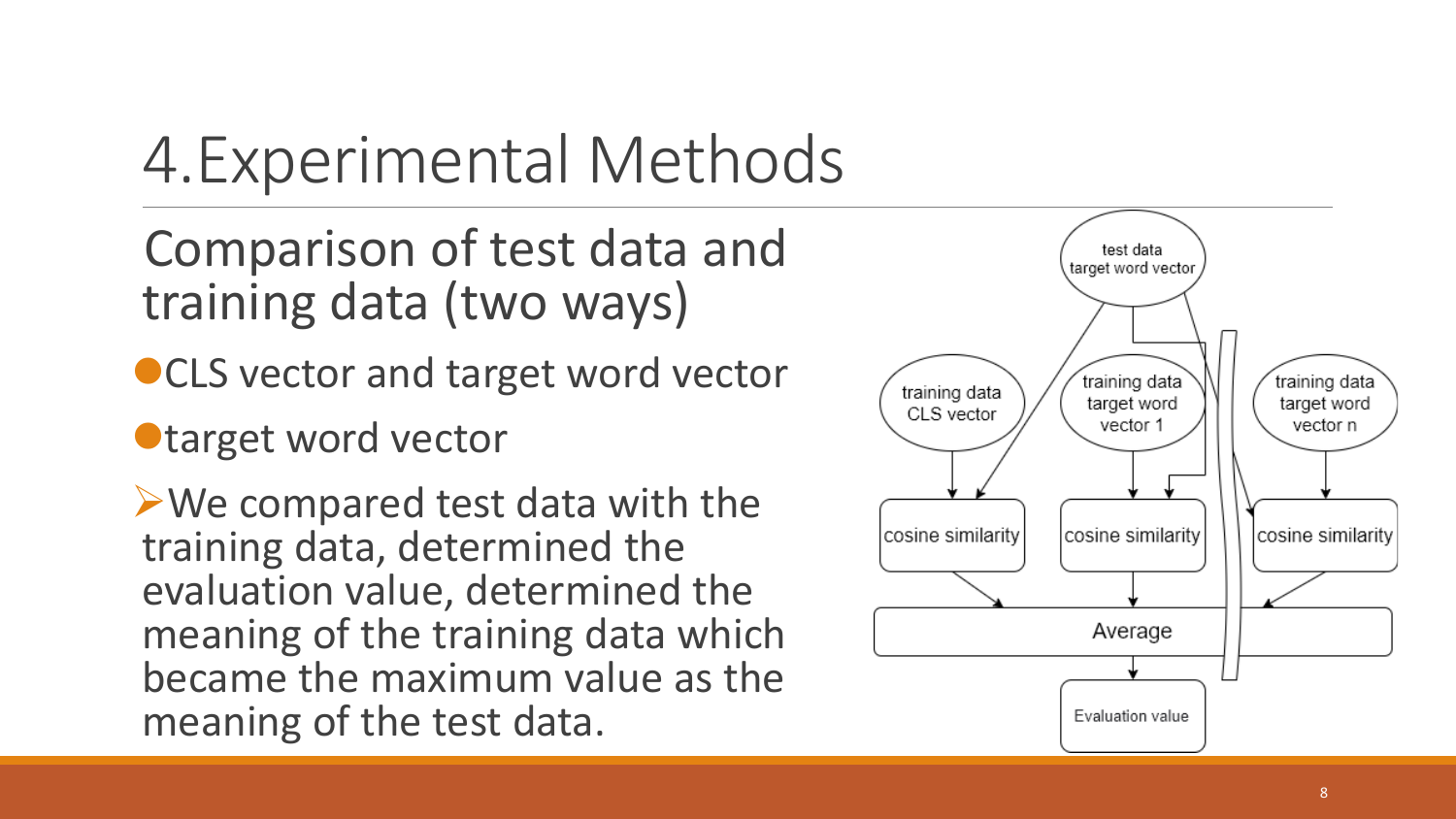#### 4.Experimental Methods

#### Evaluation Methods

➢Using SemEval2010 Japanese WSD task data

➢There are 50 target words.

➢There are 50 test data and 50 training data per word.

➢Find the average of the percentage of correct answers for 50 words of data.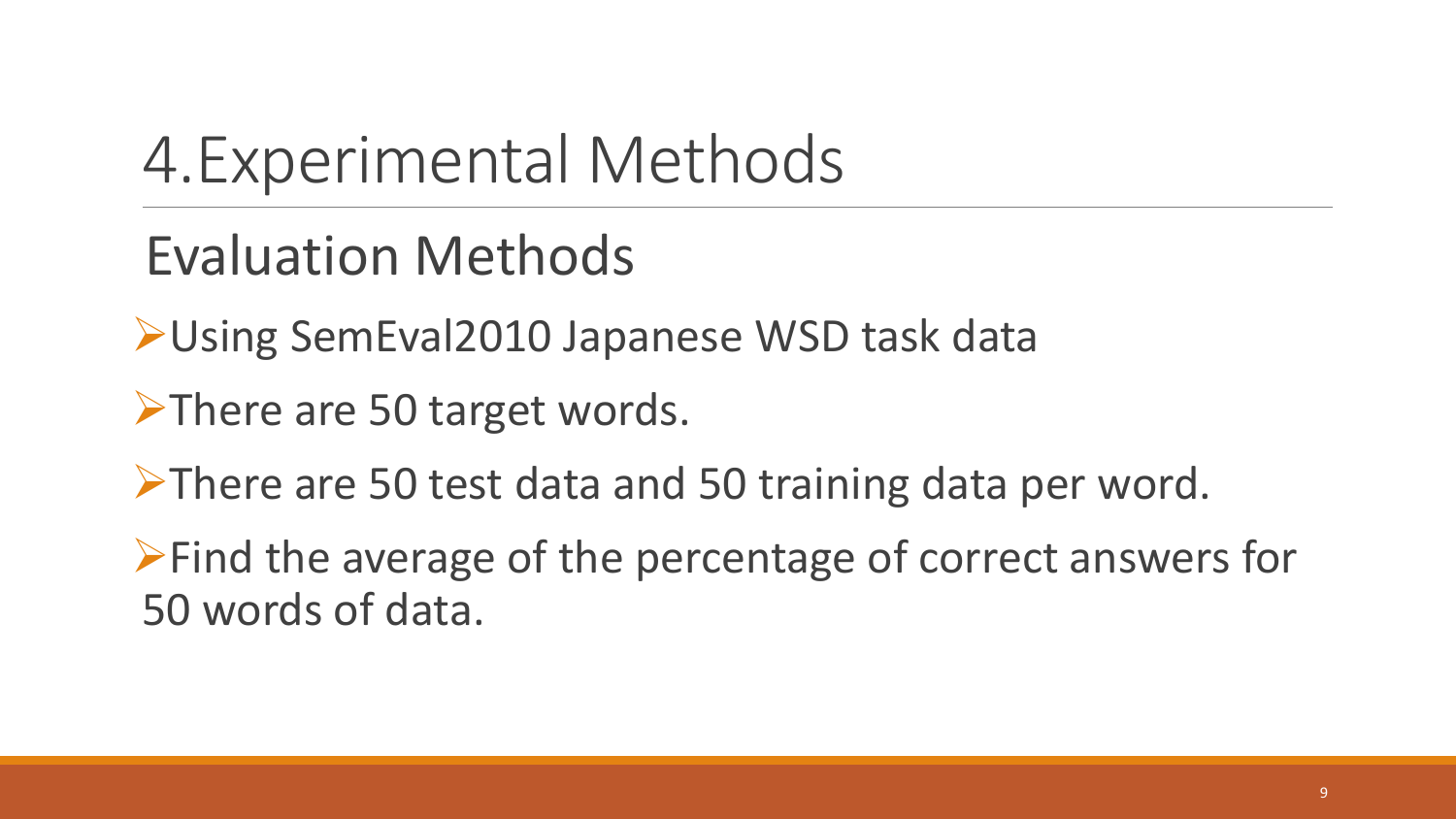#### 5. Baseline Methods

➢Using a supervised learning approach without using gloss information of a Japanese dictionary

➢Using a Multi-Layer Perceptron (MLP) as a classification model.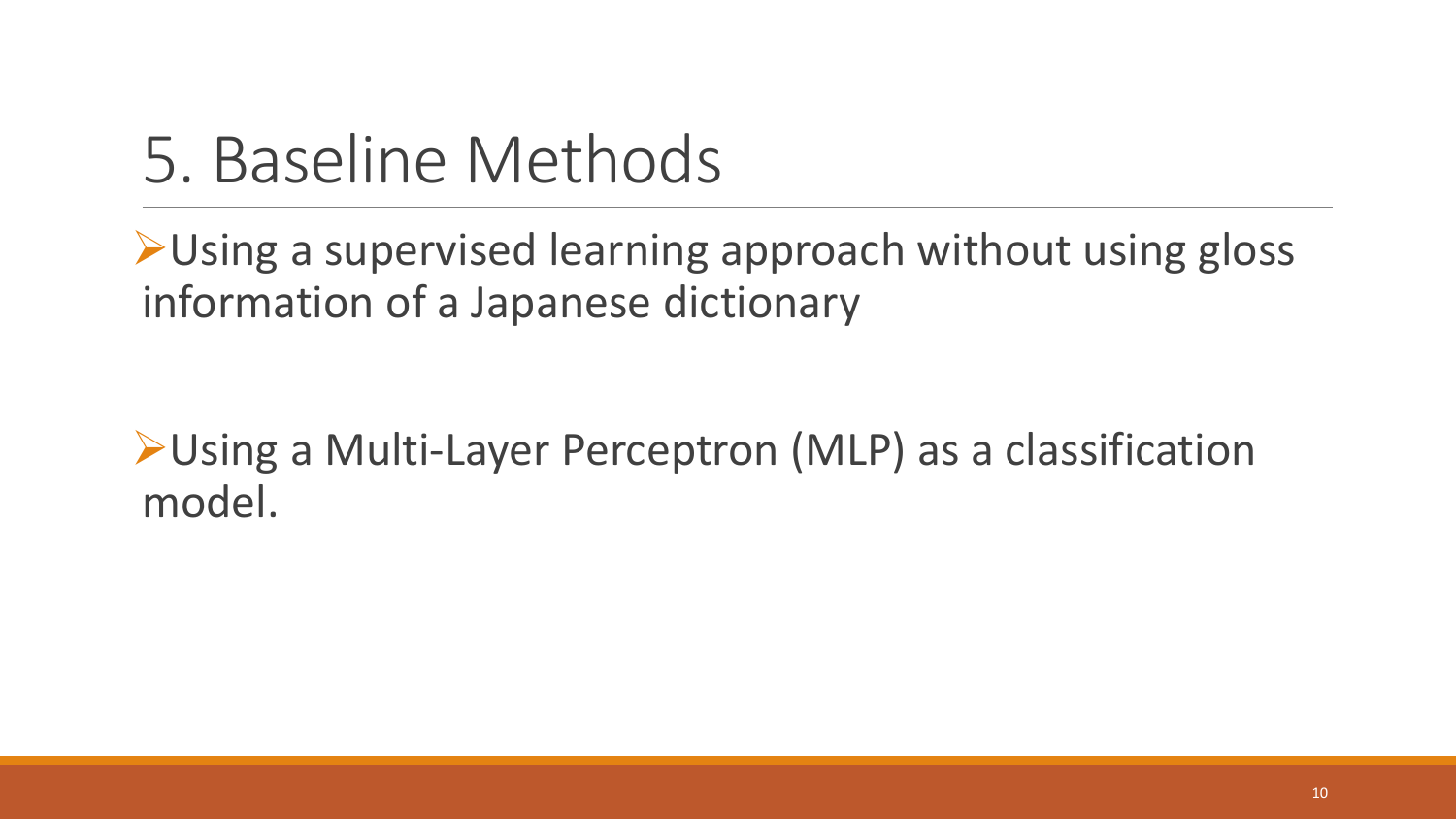#### 6. Results

|             |                        |  | Gloss information Case CLS vec + Target word vec Target word vec |  |        |
|-------------|------------------------|--|------------------------------------------------------------------|--|--------|
|             | $\mathsf{A}$           |  | 78.88%                                                           |  | 78.32% |
|             | B                      |  | 79.28%                                                           |  | 79.16% |
|             | $\mathcal{C}$          |  | 78.36%                                                           |  | 79.24% |
| <b>Used</b> | $\bigcap$              |  | 78.52%                                                           |  | 79.16% |
|             | E                      |  | 79.20%                                                           |  | 79.68% |
|             | F                      |  | 78.28%                                                           |  | 79.44% |
| Unused      | $\overline{A}$         |  | 78.68%                                                           |  | 79.00% |
|             | <b>Baseline method</b> |  | <b>Correct answer rate</b>                                       |  |        |
|             | <b>MLP</b>             |  | 64%                                                              |  |        |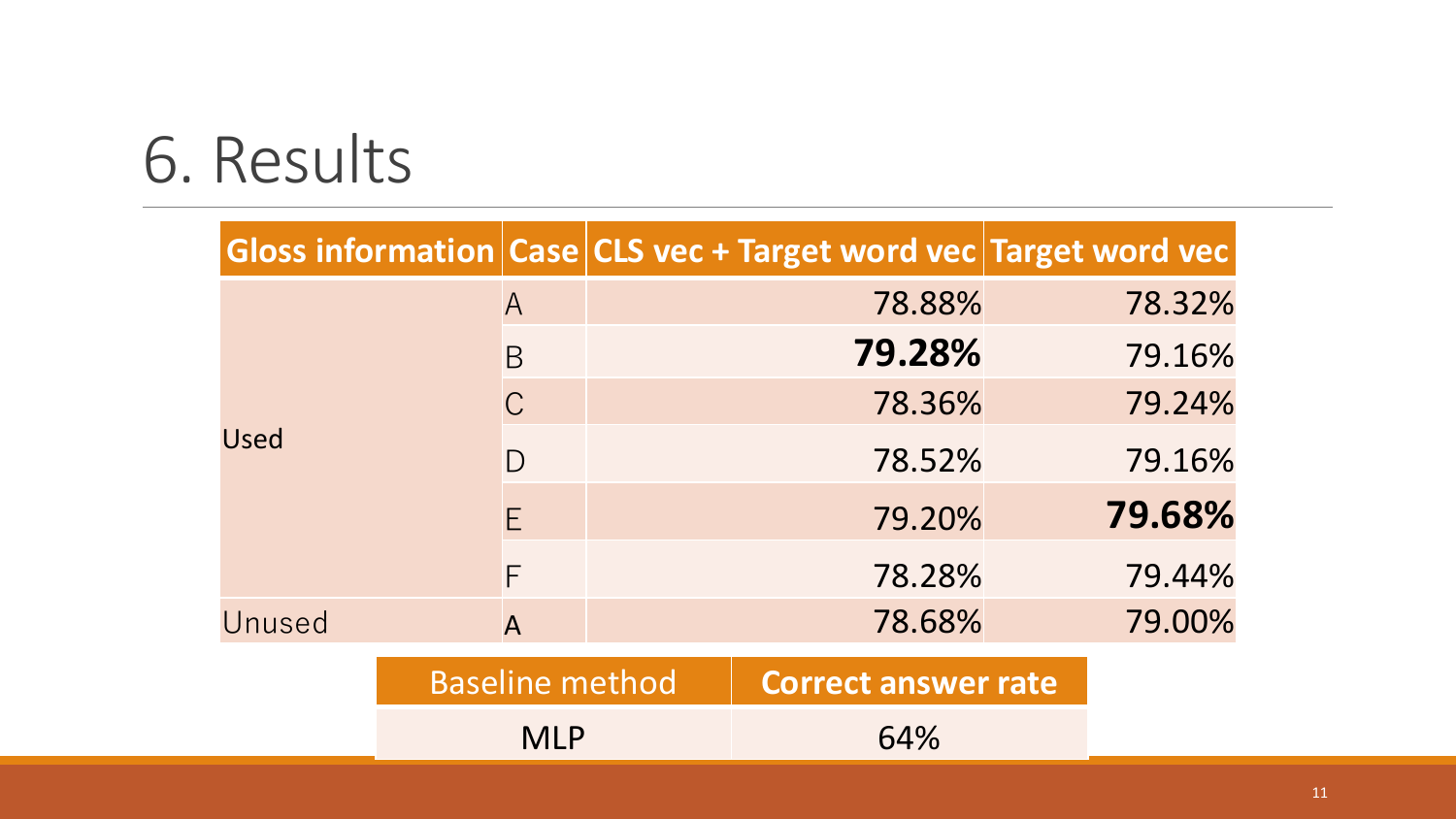## 7. Discussion

➢Experimental results show that the using gloss information of Japanese dictionaries is effective for WSD.

➢Although the amount of data in the training data has been improved, there are some words with extremely small data depending on their meanings, such as those with a small number of both example sentences and definition sentences.

➢Depending on the evaluation method, there was a difference in the position of the separation of example sentences that resulted in the maximum percentage of correct answers.

- ➢CLS vec + Target word vec ・・・Case B
- ➢Target word vec ・・・Case E